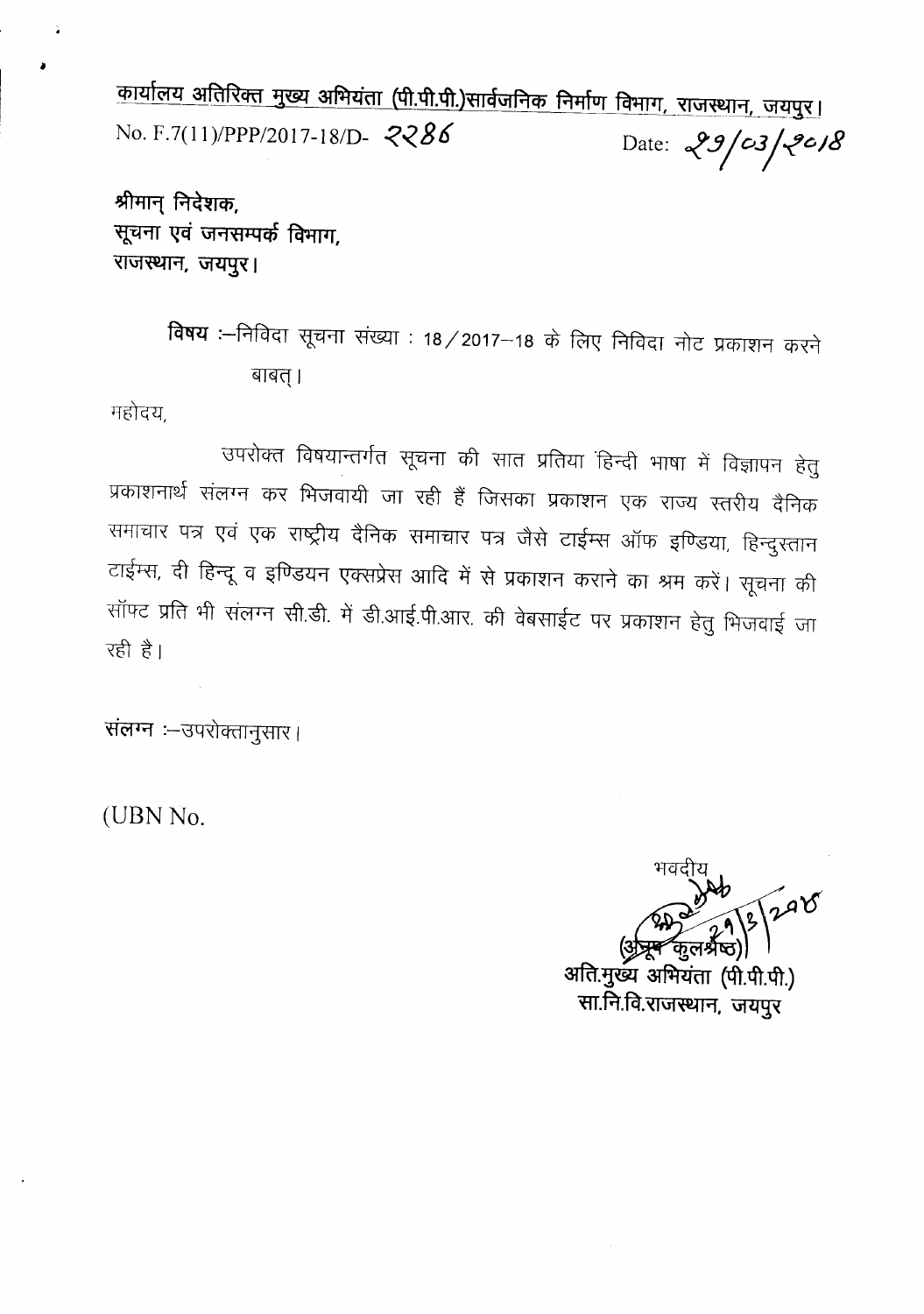#### OFFICE OF THE ADDITIONAL. CHIEF ENGINEER (PPP) P.W.D.,RAJASTHAN, JAIPUR

## No. F.7 (11)/PPP/2017-18/D-  $9286$  Date:  $29/03/2018$

, .

#### NIT No. *18/2017-18*

On behalf of Hon'ble Governor of Rajasthan, Public Works Department, Rajasthan (India) invites sealed bids in specified format from interested Bidders for Development & Up-gradation of Khood- Dataramgarh- Renwal Highway (SH-08A) Length 51.04 Km, Manglana- Makrana- Borawad Highway (SH-2B) Length 15.50 Km including Makrana - Bidiyad- Parbatsar Highway (SH-2D) Length 22.50 Km and Hurda-Banera Highway (SH- 39A) Length 53.0 Km (Package No. WB/RSHDP II/EPC/04) under RSHDP-II proposed to be financed by the World Bank on Engineering, Procurement and Construction (EPC) Contract mode through One Envelop e-Procurement bidding process. The Bidding documents can be viewed or *1* and downloaded from website: http://sppp.rajasthan.gov.in http:// www.pwd.rajasthan.gov.in and http://eproc.rajasthan.gov.in from 10.04.2018. Any further amendments to the Biding documents shall only be made available on above websites as such prospective Bidders are expected to visit the above websites for the same.

This procurement shall be done through International Competitive

Bidding (ICB) process as per the World Bank Guidelines.

 $(An \circledcirc B$  Kulshreshtha) Additional Chief Engineer (PPP), PWD, Rajasthan, Jaipur.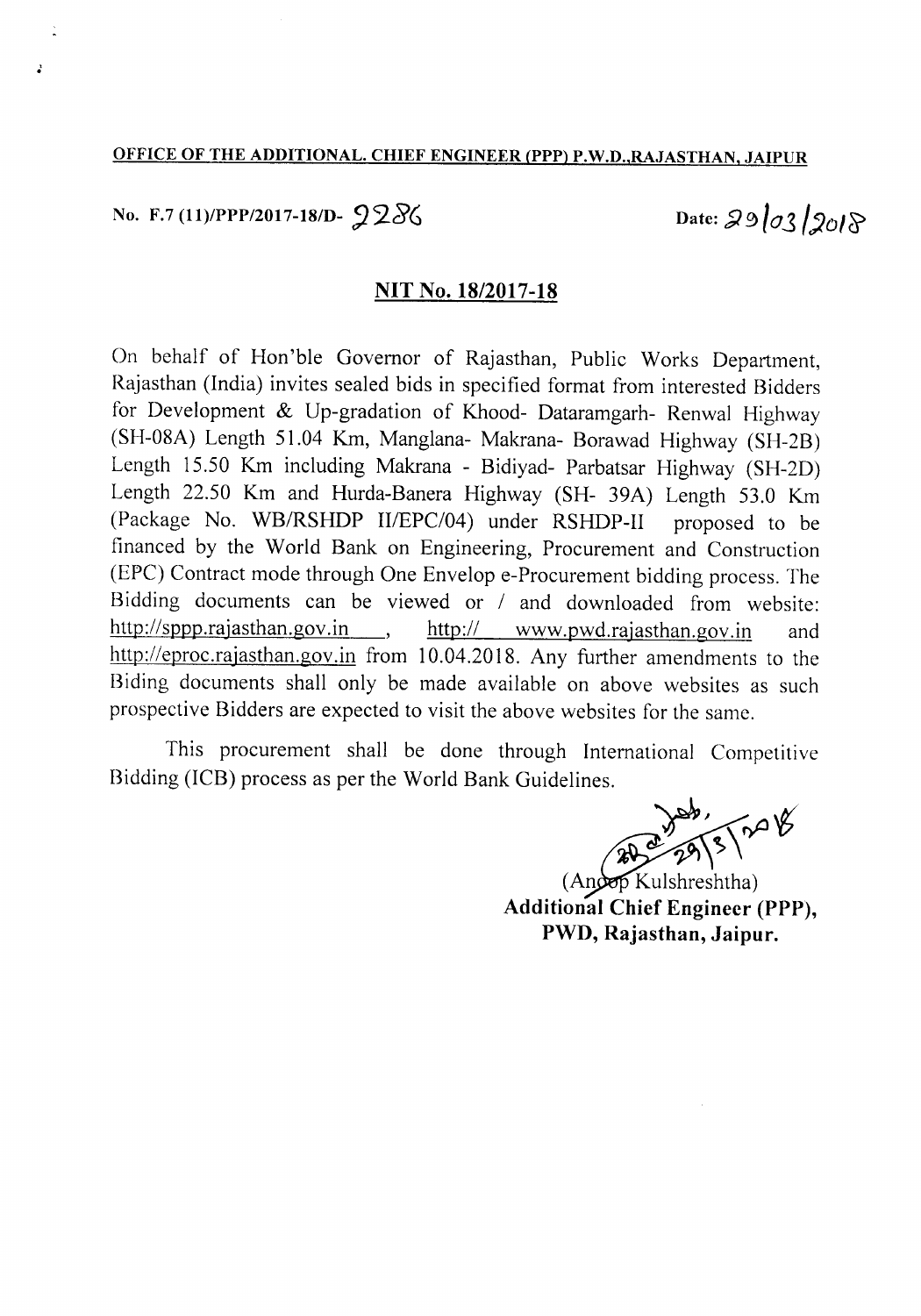#### GOVERNMENT OF RAJASTHAN OFFICE OF THE ADDITIONAL CHIEF ENGINEER (PPP) PUBLIC WORKS DEPARTMENT JACOB ROAD, CIVIL LINES JAIPUR (RAJASTHAN)

#### NIT No. 18/2017-18

#### INVITATION FOR BID

Date: 29.03.2018

Project ID: P157141 (Rajasthan State Highway Development Program-II)

Contract No. and Title: Package: No. WB/RSHDP II/EPC/04, Development & Up-gradation of Khood- Dataramgarh- Renwal Highway (SH-08A) Length 51.04 Km, Manglana- Makrana- Borawad Highway (SH-2B) Length 15.50 Km including Makrana-Bidiyad- Parbatsar Highway (SH-2D) Length 22.50 Km and Hurda-Banera Highway (SH- 39A) Length 53.0 Km in the State of Rajasthan on Engineering, Procurement & Construction (EPC) Mode.

Deadline for Submission of Bid: 24.05.2018 upto 11:30 Hrs. 1ST.

- 1. The Government of Rajasthan through Government of India has applied for financing from the World Bank (WB) towards the cost of Rajasthan State Highway Development Program-Il. Part of this financing will be used for eligible payments under the Contract named above. Bidding is open to all Bidders, subject to restrictions pursuant and eligibility criteria specified in ITB 4  $\&$  5, as described in Bidding Document.
- 2. The Public Works Department, Rajasthan ("the Employer") invites sealed bids from interesed Bidders for the Development & Up-gradation of Khood- Dataramgarh-Renwal Highway (SH-OSA) Length 51.04 Km, Manglana- Makrana- Borawad Highway (SH-2B) Length 15.50 Km including Makrana - Bidiyad- Parbatsar Highway (SH-2D) Length 22.50 Km and Hurda-Banera Highway (SH- 39A) Length 53.0 Km (Package No. WBIRSHDP *IIIEPC/04)* in the State of Rajasthan on Engineering, Procurement & Construction (EPC) Mode. ("the Works").

| S. No          | <b>State</b><br>Highway<br>No. | Name of Road                                                           | Length<br>(Km.) | <b>Indicative Cost</b><br>of construction<br>(Rs in million.) |
|----------------|--------------------------------|------------------------------------------------------------------------|-----------------|---------------------------------------------------------------|
|                | <b>SH-08A</b>                  | Khood-Dataramgarh-<br>Renwal                                           | 51.04           | 2467.50                                                       |
| $\overline{2}$ | $SH-2B \&$<br>2D               | Manglana-Makrana-<br>Borawad including Makrana<br>- Bidiyad- Parbatsar | 38.00           |                                                               |
| 3              | <b>SH-39A</b>                  | Hurda-Banera                                                           | 53.0            |                                                               |
|                |                                | Total                                                                  | 142.04          | 2467.50                                                       |

3. Brief particulars of the Project are as follows: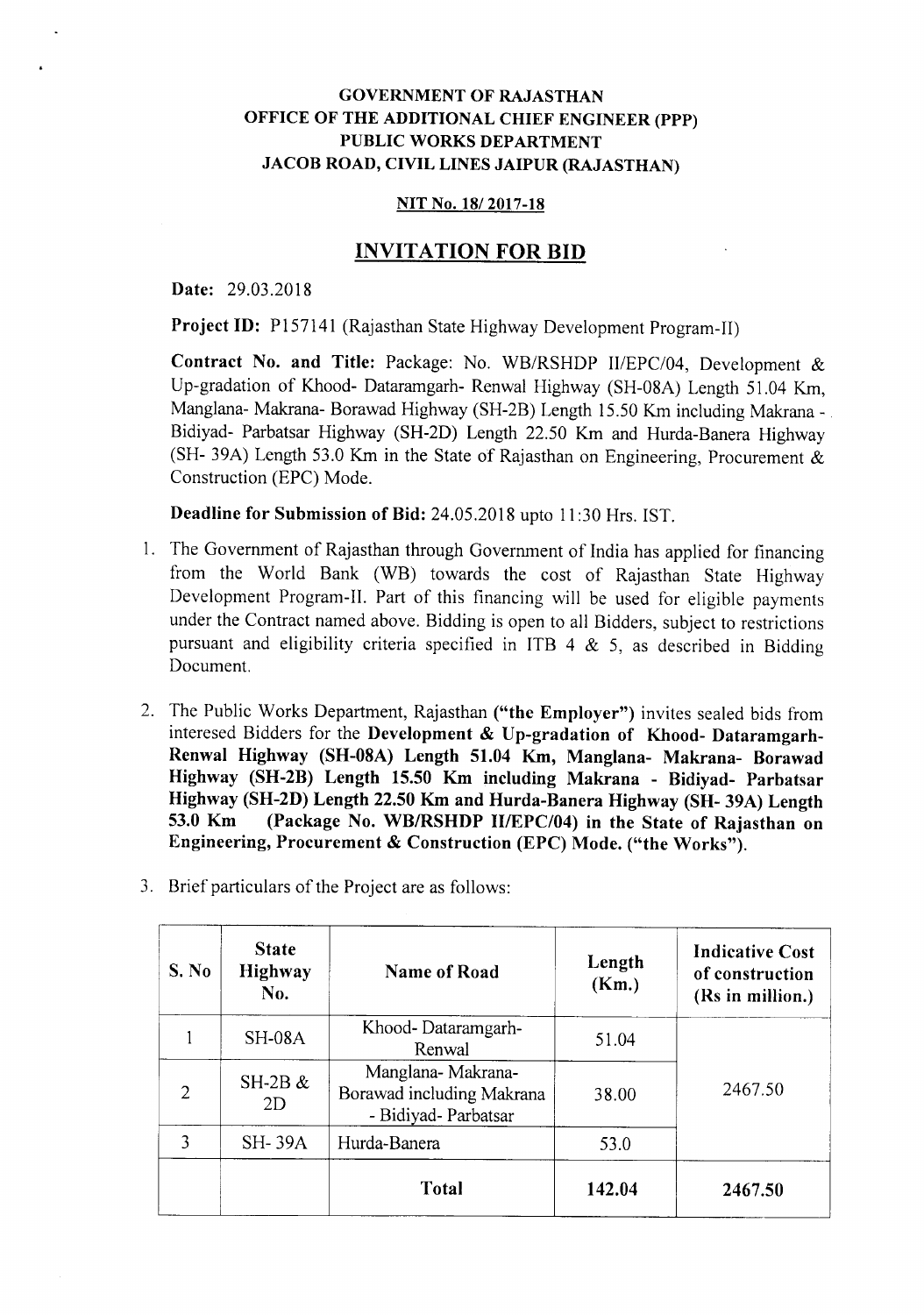- 4. The Bid is open to all Bidders from any country, subject to the restrictions pursuant and eligibility criteria specified in ITB  $4 \& 5$ , as described in the Bidding Document.
- 5. International Competitive Bidding (ICB) will be followed in accordance with WB's One-Envelope e-Procurement bidding process.
- 6. The Bidders should note that along with online submission of Bids, a physical copy of the Bid shall be submitted in the office mentioned above on *1* before due date.
- 7. To obtain further information and inspect the bidding Document, interested Bidders should contact:

Mr. Anoop Kulshreshtha, **Additional Chief Engineer (PPP)** Public Works Department, Jacob Road, Civil Lines, Jaipur, Rajasthan, India. Pincode- 302006. Phone *Nol* Fax: +91 141 511 0547 Email ID: aceppp.pwd@rajasthan.gov.in

- 8. To purchase the Bidding Document, interested Bidders should:
	- Write to address above requesting for the Bidding Document for Development & Up-gradation of Khood- Dataramgarh- Renwal Highway (SH-08A) Length 51.04 Km, Manglana- Makrana- Borawad Highway (SH-2B) Length 15.50 Km including Makrana - Bidiyad- Parbatsar Highway (SH-2D) Length 22.50 Km and Hurda-Banera Highway (SH- 39A) Length 53.0 Km .
	- Pay a non-refundable fee of INR *50,0001-* (Rupees Fifty Thousand) (inclusive of taxes if any) through Demand Draft payable at Jaipur in favour of "PD- PPP Division PWD, Jaipur, if downloaded from websites.
	- The document will be sent by Registered Post or may be collected from the address mentioned above upon request. No liability will be accepted for loss or late delivery of Bid Documents.

Alternatively, the Bidders can view and/ or download the Bidding document from the web site www.pwd.rajasthan.gov.in or www.sppp.rajasthan.gov.jp web site <u>www.pwd.rajasthan.gov.in</u> or www.sppp.rajasthan.gov.jn or epoc.rajasthan.gov.in from date 10.04.2018. In such case, Bidder shall submit a Demand Draft of INR 50,000 payable at Jaipur in favour of "PD-PPP Division, PWD Jaipur along with the Bid.

- 9. A Pre-Bid conference shall be held on 0l.05.2018 at 15:00 hours 1ST at the address above. Bidder's representatives are invited and encouraged to attend the meeting.
- 10. Physical Bids in sealed envelope, complete in all respect, shall be submitted :\_
	- to the address above. However, the Bidder shall not submit Financial Quote in hard copy i.e. Financial Quote is to be uploaded on e-Tender Portal only
	- on or before 24.05.2018 byll:30 Hrs 1ST.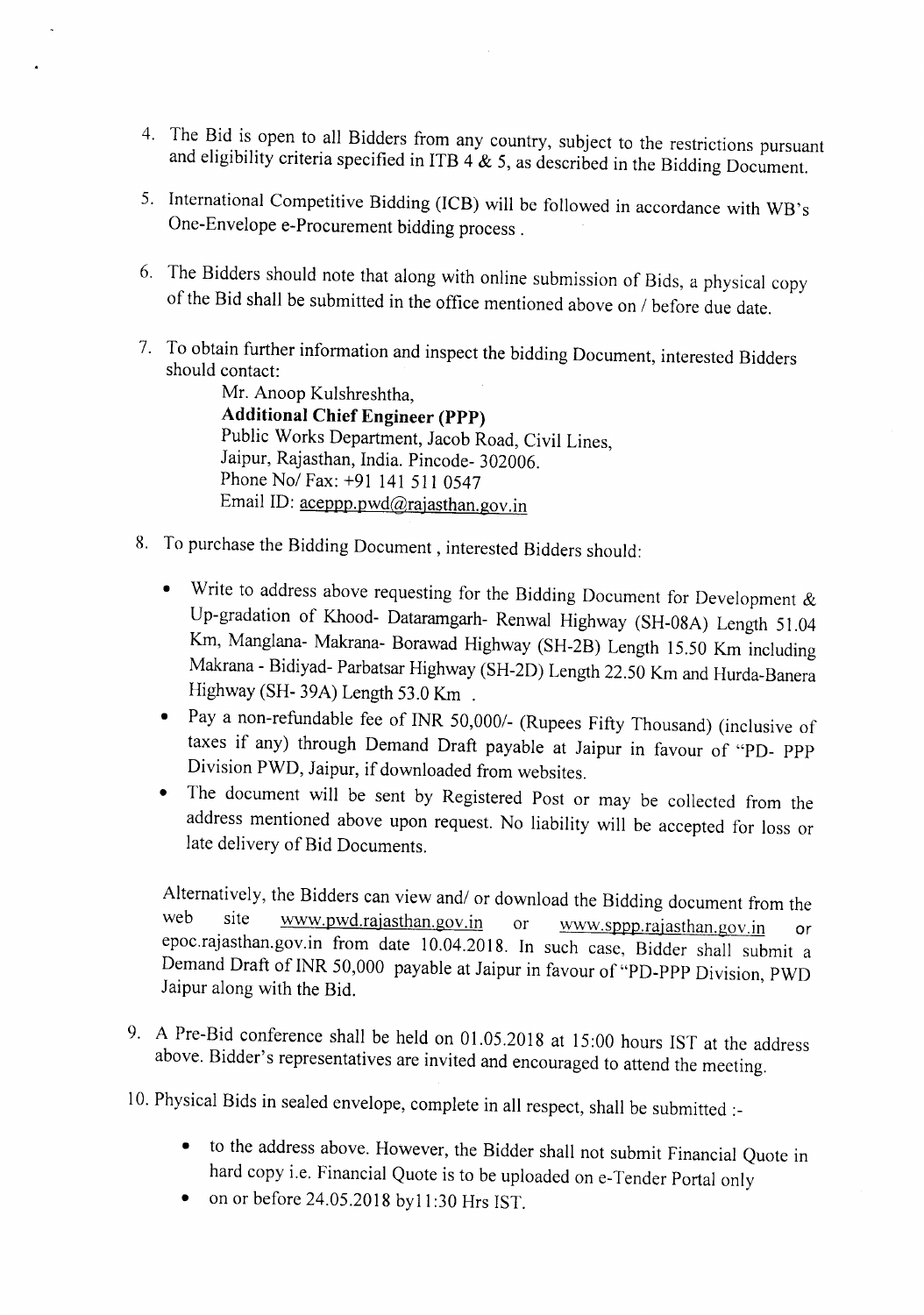- a non-refundable Application Fee in the form of Demand Draft or Bankers Cheque of INR 50,000 payable at Jaipur in favour of "Project Director (PPP), PWD, Jaipur", if downloaded from websites.
- a non-refundable Processing Fee of INR 1,000 in the form of Demand Draft or Bankers Cheque in favour of " MD RISL" payable at Jaipur,
- together with Bid Security of the amount as described in the Bid Document.
- II.The Employer will not be responsible for any costs or expenses incurred by Bidders in connection with the preparation or delivery of their Bids.
- 12. The bids shall be opened on 24.05.2018 at 12.30 Hrs. IST and read aloud in presence of Bidders present, by the Bid Opening Committee.

 $\sqrt{2}a18$ 

(Antop Kulshreshtha) Additional Chief Engineer (PPP), PWD, Rajasthan, Jaipur.